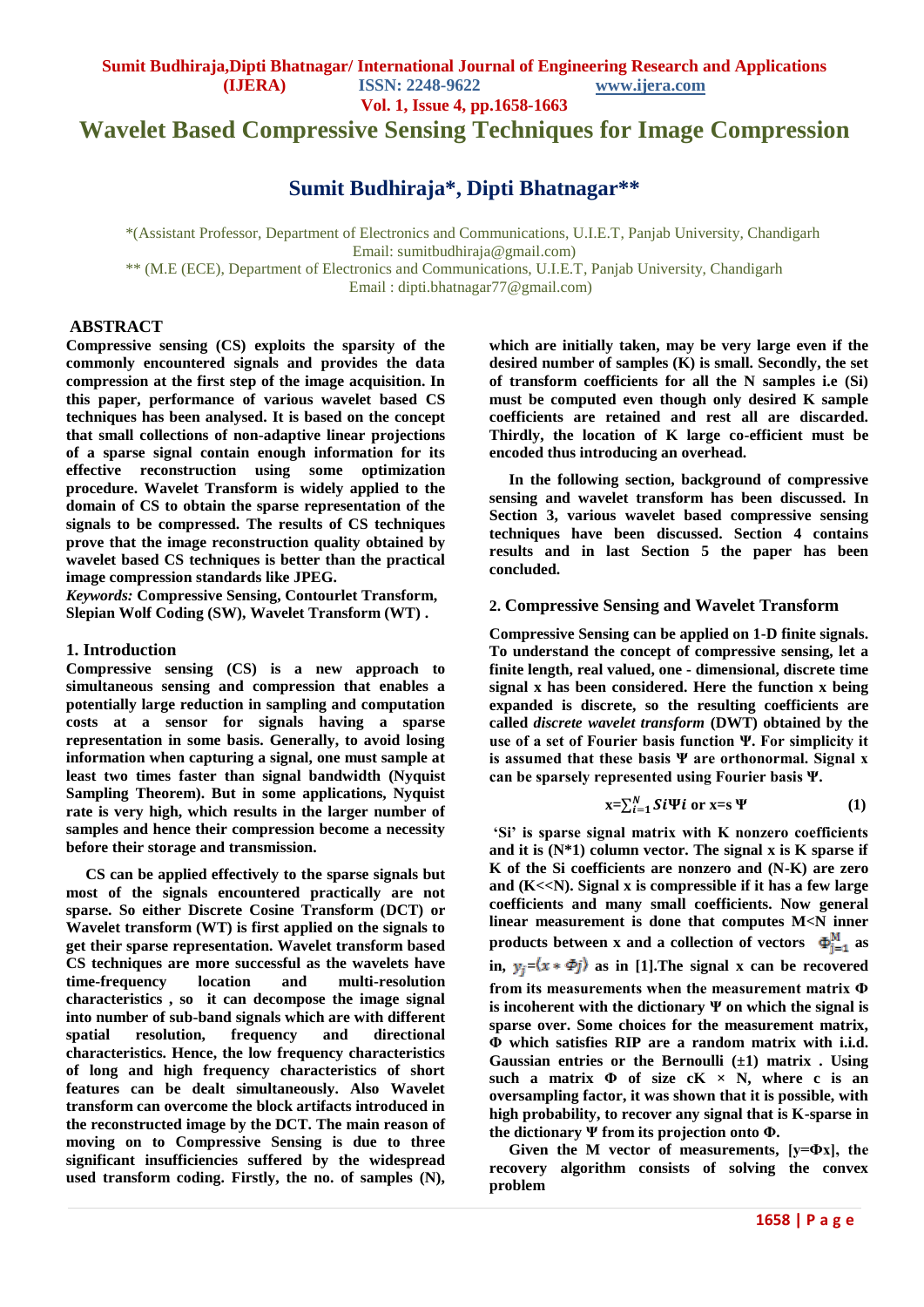#### **Vol. 1, Issue 4, pp.1658-1663**

$$
min_{x' \parallel \Psi \leftarrow x' \parallel 1_1} \quad \text{subject to} \quad \Phi x = y \tag{2}
$$

Basically  $l_1$  minimization norm is used for **reconstruction because (i) Sparse signals have small norms related to their energy. (ii) It is convex, which makes optimization problem tractable.** 

$$
\hat{\mathbf{s}} = \mathbf{argmin} \|\mathbf{s}'\|_1 \quad \text{such that } \Theta \mathbf{s}' = \mathbf{y}. \tag{3}
$$

where as  $\hat{\mathbf{s}}$  is the approximation of the original signal x.

**The location of the important transform coefficients can be determined and their value can be reconstructed from (3). The importance of knowing the location of important transform coefficients comes from the fact that the image that is acquired is sparse in the wavelet domain but spread in the measurement domain, so the location of important values are not known. The (3) "triangulates" the locations of important transform coefficients and their values.** 

## **3. Analysis of Wavelet Based Compressive Sensing Techniques**

**When the image data is sent over noisy channel which provides a high risk of bit loss then CS helps in retrieval of the lost information as CS measurements of 2D-DWT carry nearly the same amount of information and hence bit loss effects get reduced where as in all widely used image compression standards like JPEG, JPEG-2000, only channel coding deals with this issue.**

 **In this scheme, the original image is first normalized to (0-1) at the encoder then DWT is performed to get its sparse representation as in [2]. Based on the properties of the 2D DWT, these coefficients are re-sampled using measurement matrix Ф and then resultant random measurements are quantized. For the collection of measurements previously used W-CS was replaced by M-CS as it gives better results than (W-CS) and in each M-CS sub-band can be grouped and measured as follows:-** 

$$
Y(1) \t\Phi(1) \t0 \t0 \t X(1) Y(2) = 0 \t\Phi(2) \t0 \tX(2) Y(3) \t0 \t0 \t\Phi(L) X(L)
$$
 (4)

$$
Yi = [y_{i,1} \ y_{i,2} \dots \dots \ y_{i,Mi}] \tag{5}
$$

$$
Xi = [x_{i,1} \, x_{i,2} \, \dots \, x_{i,Ni}] \tag{6}
$$

**Yi and Xi denote the compressive sensing measurements and wavelet coefficients respectively at decomposition level i =[i= 1,2….L]. Mi and Ni represent the number of samples and coefficients at the corresponding level. Фi represents the Gaussian random matrices applied for compressive sensing measurements. In this scheme, the criteria for measurement allocation was to include all the measurements from the decomposition level L which has small number of coefficients carrying major information** 

**about the original image and for the sub-band in other scales, the CS measurements are distributed according to the bit budget and the number of coefficients at different levels. Before sending to decoder, the data is packeted and to each packet a prefix is added so that the decoder can know which packets have been received. The packets that are not been received, their corresponding rows in the measurement matrix are deleted and compressive sensing reconstruction is done by solving the following minimization problem**

 $f^l$  =arg min $\|w^l\Psi^*\|_{11}$  subject to  $\|\Phi\mathbf{f}\mathbf{y}\|_{12} \leq \epsilon$  (7) **where Ԑ is the error bound for the effective**  reconstruction and  $l_1$  and  $l_2$  represents minimization **procedures.**

 **In remote sensing systems which face the problem of limited computational source and transmission bandwidth ,wavelet based CS is combined with Vector Quantization (VQ) and Arithmetic Coding (AC) as in [3]. In this technique, DWT is performed to get the sparse representation of the image then linear projections of the sensed image are measured at the transmitting side, these measurements are then represented in the terms of indices of the codebook which are further subjected to AC for the purpose of bit reduction (in which more frequently used indices are represented by few bits and rarely used indices are represented by large bits) To know about the occurrence of indices, their probabilities of occurrence should be known which is obtained by studying the histograms of set of VQ training images. Then the variable numbers of bits for the compressed and quantized measurements due to the Arithmetic Coding of the indices are sent to the ground station of remote sensing system. At the decoder, received AC indices are decoded using same histograms as in encoder. Then the codebook indices are decoded using VQ lookup tables to get the CS measurements from which then the reconstructed image is formed. The complete scheme has been diagrammatically depicted in "Fig. 1".**



**Figure1. The block diagram of transmit and receive side of wavelet based CS technique combined with VQ and AC.**

 **In Compressive Sensing of color images, the image is acquired in the form of three channels i.e. red (R), green (G), blue (B) channels which have sparse representation in Wavelet domain as in [4]. The equation of this transformation can be shown as:**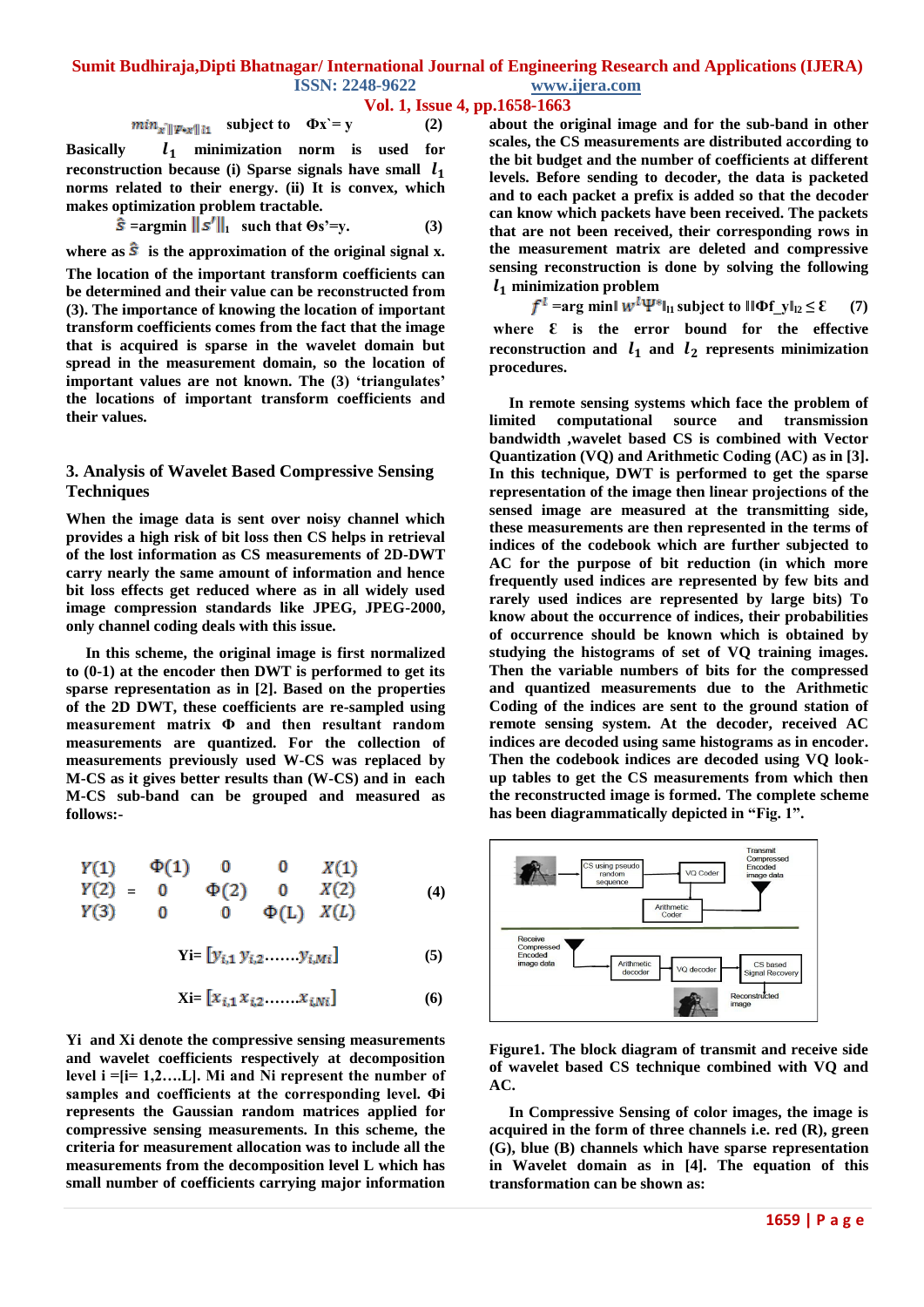## **Vol. 1, Issue 4, pp.1658-1663**

## $C = \Phi^T X_c$ ,  $C \& [R, G, B]$ ,  $X_c = \Phi C$  (7)

**where C represents each channel, xc represents sparsely transformed coefficients of color channel and Ф represents transformation matrix. The lower dimensional projection of each color signal is collected as:**

$$
y_c = A_c C = Ac\Phi^T x_c, \quad C \mathcal{E} [R, G, B]
$$
 (8)

 **These three channels are highly correlated as the sparse transformed coefficients of all the channels have been obtained by orthogonal transformation (Ψ is orthonormal base function), so if the value at index j is high in**   $x_R$ , then it will also be high in  $x_G$  and  $x_B$ . In the image **reconstruction by convex optimization, only one of the coefficients from the group of correlated coefficients are likely to be selected, but to get the better result,** *nonconvex group sparse optimization* **is preferred which guarantee the selection of all the three high valued coefficients at the same index. Mathematically, it involves solving the problem**

$$
\min \|x\|_{2,p} \text{ subject to } y=Mx. \tag{9}
$$

 **Compressive Sensing can be applied to 1-D data so when CS is applied to 2-D contourlet sub-band , the subband needs to be converted to 1-D long vector which is then measured by large random matrix as in [5] and hence the number of computations and the storage space requirement is very high, so the application of CS reconstruction process to sparse contourlet sub-bands is avoided. In this scheme, transformation of contourlet sub-bands are done in wavelet domain in order to concentrate the sub-bands in small subspaces and then these generated wavelet coefficients are used for CS framework which then result in reduction in size of measurement matrix Ф. At the decoder, inverse wavelet transform is applied on the received signal. As signal was transmitted over noisy channel so thresholding is done to denoise the image. After this inverse contourlet transform is implemented, this is then finally subjected**  to Wiener filtering to get the reconstructed image $\mathbf{x}_{\text{rec}}$ . **The proceedings at the encoder and the decoder have been shown below in "Fig. 2".**



**Figure2.The flowchart of CS reconstruction based on wavelet in the contourlet domain**

 **Wavelet based Compressive Sensing is also used in medical imaging field like for ECG and EEG signal processing as in [6]. First, to get the sparse data from the ECG and EEG signals combined scheme of wavelet**  **transform (Daubechies Wavelet) and iterative thresholding is used which gives a good performance of denoising on the data. Then the sparsely represented data is fed to CS framework for further compression. CS measurement can be represented as** 

$$
G=\lambda w = \lambda w_s + \lambda w_e = \lambda w_s + n_e \tag{10}
$$

**w***<sup>s</sup>* **represent an** *N***-dimensions vector that is identical to vector w, which has** *M* **elements with the largest magnitude w***<sup>e</sup>* **is identical to w for the smallest** *N***-***M*  **elements . n***<sup>e</sup>* **are approximated as a zero-mean Gaussian noise with unknown variance**  $\sigma^2$ **. In the case of ECG signals, QRS wave carries major information about state of heart, so prior to compression QRS wave is extracted from ECG signals, but when only QRS wave is considered wavelet transform is not used. Then at the receiving station, basic pursuit (BP) or Bayesian compressive sensing (BCS) algorithm is used for reconstruction from the received signals.**

 **Radio Astronomy makes use of the CS as the observations of the sky using interferometers are inherently under-sampled in angular frequency as in [7]. This scheme helps to extract information on particular angular scales but limits the fidelity of the reconstructed images as well as their dynamic range, and consequently significant effort and expertise is invested in optimal image reconstruction techniques. The original sky signal is first sparsely represented by wavelet transform using Fourier basis Ψ, then the obtained wavelet coefficients are multiplied by the aperture illumination function of our telescope as x.When observed with an interferometer the signal is sampled using the noisy Fourier basis Ф.**

$$
y = M \Phi x + n \tag{11}
$$

 **Due to the finite number of baselines in our interferometer, the sampling is incomplete in Fourier space and this is included through the matrix M. ni is the Gaussian noise on a measured visibility and the sampled measurements, yi, are simply the recovered visibilities. At the ground station, the CS reconstruction procedure can be applied to get the recovered signal x\* from y. There is one limitation for use of this method for radio interferometry as the sampling distribution produced by interferometers is deterministic in Fourier space but CS is optimally performed by random sampling of Fourier frequencies. However this problem may be tackled by reweighting the visibility distribution in the same way as is done to improve the form of the synthesized beam using so-called normal weighting, which homogenizes the spatial weight of the distribution of visibilities in uv space.**

#### **4. Results**

**The results obtained from above discussed techniques make CS applicable in different areas. In the first technique of CS, extensive experimental results have been reported to verify the robustness of the CS-based image coding scheme with packet loss. Also the results show the impact of the choice of wavelet transform on**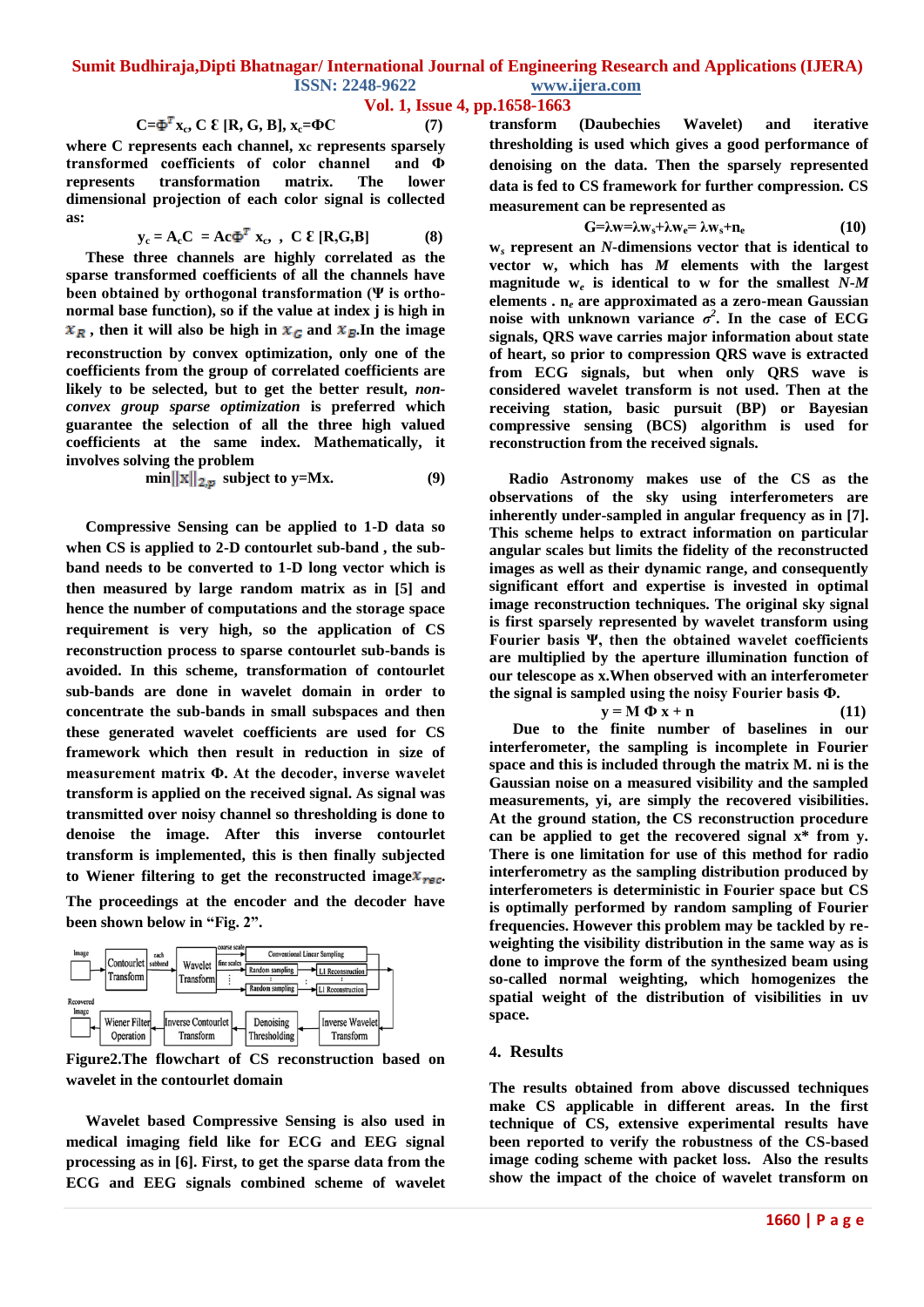## **Vol. 1, Issue 4, pp.1658-1663**

the reconstructed image.  $512 \times 512$ , 8 bpp (bit per pixel) **greyscale image Lena, were used for evaluation. Test image was encoded at 1.0 bpp and 0.5 bpp, the packeted bit stream was sent through a noisy binary symmetric channel (BSC) channel under various packet loss rates (PLRs) (up to 0.5).It can seen that the CS measurements architecture (M-CS) is modified from the conventional wavelet CS scheme (W-CS) in which measurement from each different scale is collected as per the number of wavelet coefficient at the corresponding level (used in [8]). So, the main difference between W-CS and M-CS lies in the CS measurements allocation "Fig. 3"shows that M-CS outperforms W-CS as in [2].**





#### **(b)**

**Figure3. showing performance for 512×512 Lena coded at 1.0bpp with PLR=0.3 (a) W-CS; (b) M-CS**

 **When CS is used in combination with VQ and AC for remote sensing systems, the results can be evaluated using MATLAB. Here, to show the performance of this algorithm a man"s image of size 1024x1024 pixels has been taken. This image is segmented into blocks of size 128 x128 and then CS framework has been applied at both the transmitting and receiving side. The results that are obtained are then compared with DCT based JPEG in which image is segmented into blocks of size 8 x8 pixels. However, PSNR of JPEG recovered image is slightly higher but the computation time in CS scheme at the encoder has 110x reduction in latency on the transmit side as compared to JPEG. Moreover, the reconstruction quality of reconstructed image obtained by CS technique is better than that of JPEG as in [3] as shown in "Fig. 4".**









**Figure4. Original image and Comparison between CS and JPEG reconstructed images at the 0.47 and 0.5 bpp, respectively.**

 **In CS based color image compression, the reconstructed image can be obtained by convex optimization or by non convex group sparse optimization. Both differ in the way in which the CS measure correlated coefficients are considered either in group or individually respectively. The experimental results show that the later technique gives better results. As when the image of Barbara, Lena are reconstructed by both convex and non-convex group optimization (by**   $l_2$  minimization and  $p=0.4$ ) at projection function 10, **the PSNR obtained is between (24 dB-26.1dB) and (26.30dB-27.60dB) respectively as in [4] shown below in "Fig. 5".**



 **Figure5. (L–R) Barbara,Lena.**

 **When only Wavelet Transform is used in CS reconstruction, the computation burden involved is comparably small but the quality of reconstruction is much better when the CS based on Wavelet Transform in Contourlet domain is performed as wavelets could not provide the sparsest representation when applied in isolation. The difference in the results produced by the two schemes as in [5] can be clearly seen in the "Fig. 6".**

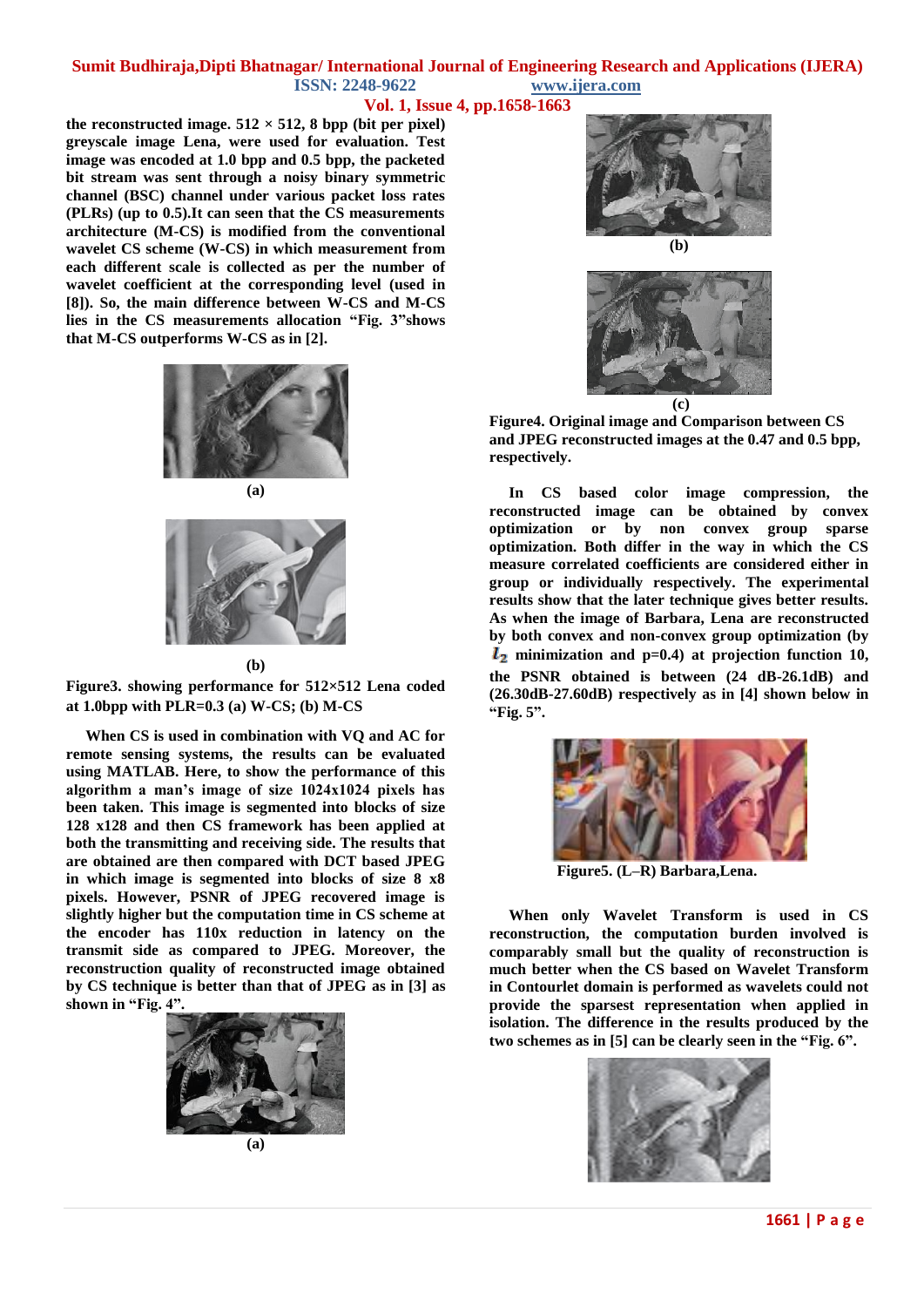**Vol. 1, Issue 4, pp.1658-1663**



**(b)**

**Figure6. Recovery results of image"Lena":(a) reconstruction from CS based on wavelet [2] by BP, Smax=1536\_3072, PSNR=29.437c)reconstruction from CS based on the wavelet transform in contourlet domain by BP, Smax=1536\_3072, PSNR=36.194.**

**Now , the results obtained by ECG signal processing using CS technique has been shown from which it is clear that after wavelet transform the signal turns into sparse signal then compressive sensing is executed to the sparse coefficients of the signals with iterative threshold method. Next, the BCS reconstructing method is used to reconstruct the coefficients as shown in"Fig. 7(c)". Finally, the original signal can be restored as shown in "Fig. 7(d)" by the reconstructed coefficients as in [6] by using inverse wavelet transform.**





**Figure7. ECG signals with BCS (a) Original signal (b) Wavelet coefficients of the original signal (c) Reconstructed coefficients (d) Reconstructed signal**

#### **5. Conclusion**

**From above results it can be concluded that CS has potential to replace or stand among the other image compression standard widely in use (JPEG and JPEG-2000). The results which are obtained are better than the linear reconstruction techniques. Also it provides the additional advantage of robust image compression which is very important as most of the signals /images are practically sent over noisy channel. Wavelet based CS techniques prove better than DCT based JPEG or DCT based CS as the parallel computing can"t be performed on the image transformed by using DCT due to the introduction of block artifacts in the reconstructed image. So the system which are limited by the battery power, wavelet based CS has the computational advantage over JPEG when low power parallel processors such as micro-core parallel processors are used.** 

 **CS holds significant unrealized potential for application to highly detailed natural images, particularly in environment characterized by moderate to high values of high frequency information and/or noise, the potential for missing image data, and asymmetrical communication systems. But the main limitation of CS is that it can be effectively applied for the compression of high frequency information and the significant amount of attention that has been given to the theoretical aspects of compressive sensing, the practical image compression is still dominated by JPEG and JPEG-2000.**

### **REFERENCES**

- **[1] Salin Aviyente, Compressed Sensing Framework for EEG Compression,** *IEEE Signal Processing , Journals,1-4244-1198, 2007.*
- **[2] Chenwei Deng, Weisi Lin, Bu-sung Lee and Chiew Tong Lau, Robust Image Compression based on Compressive Sensing,** *IEEE Signal Processing Conference***, 978-1-4244-7493, 2010.**
- **[3] S.Kadambe and J.Davis, Compressive Sensing and Vector Quantization Based Image Compression,** *IEEE Signal Processing Conference***, 978-1-4244-9721, 2010.**
- **[4] Angshul Majumda, Rabab. K. Ward,**  *Compressive Sensing of color images* **, Department of Electrical and Computer Engineering, University of British Columbia, Vancouver, BC, Canada, May 2010.**